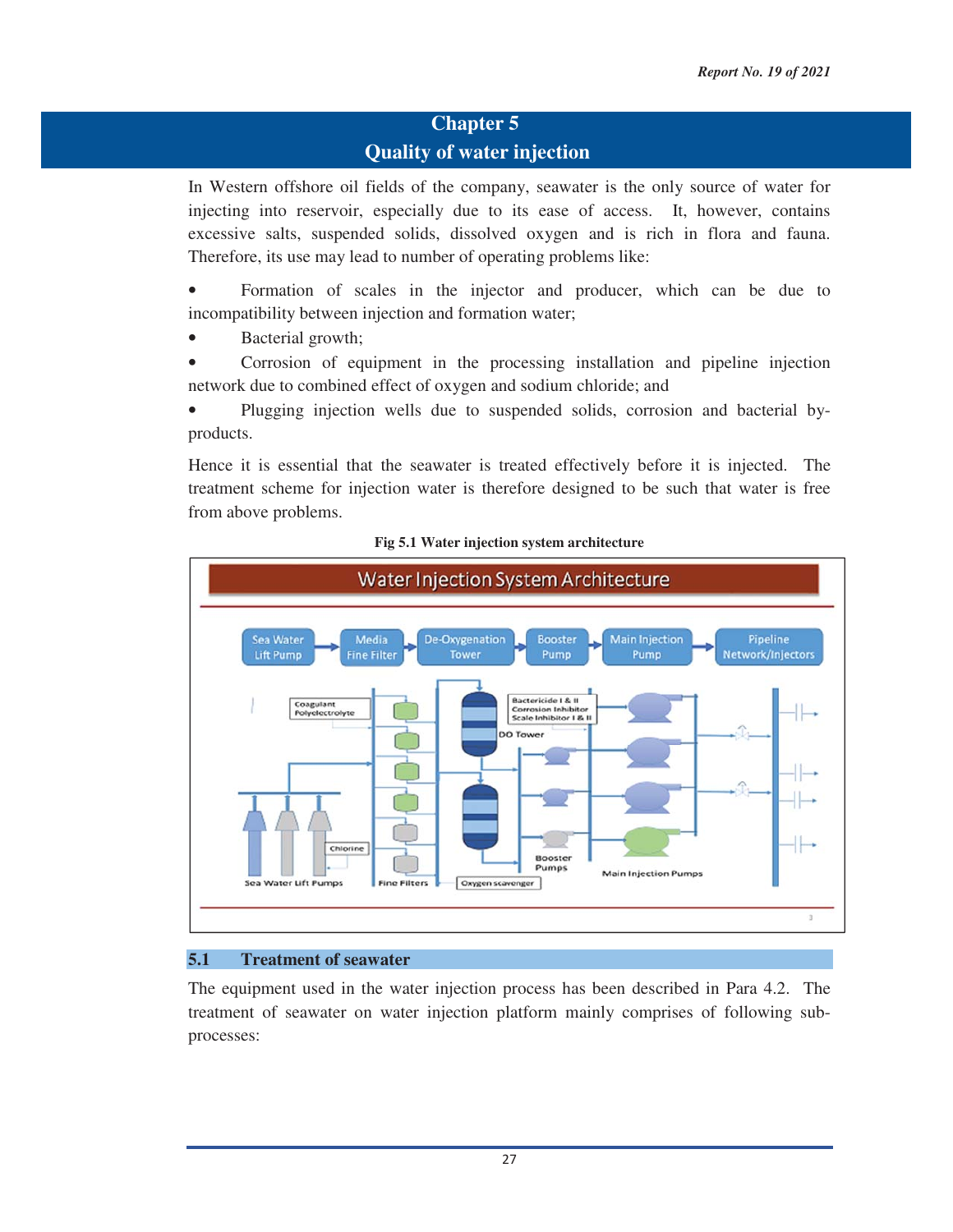#### *Report No. 19 of 2021*

• **Seawater lifting:** Seawater is lifted by seawater lift pumps and pumped to the coarse filters. Hypochlorite solution generated in chlorinator units is injected at the pump suctions to control marine growth in the seawater piping system.

• **Filtration:** The seawater is then passed through fine filters to remove suspended solids. The fine filter elements are automatically cleaned in a continuous backwash cycle with filtered water while operating. Coagulant/ polyelectrolyte are dosed into the filter inlet to help coagulate suspended solids.

• **De-oxygenation:** The filtered water is passed through de-oxygenation towers to reduce oxygen level to 200 ppb and oxygen scavenger chemical further reduces the dissolved oxygen to a permissible limit of <20 ppb. This prevents internal corrosion of equipment and pipelines. Dissolved oxygen ideally should be 'nil' in injection water.

• **Chemical injection:** A chemical injection system is provided for storing and injecting various chemicals into the water flood stream at various points in the system.

The treated water is pumped with the help of booster pumps and main injection pumps to water injection network.

#### **5.2 Water quality parameters adopted by the company**

The company has fixed water quality parameters suitable for injection of water into reservoir. The desired quality parameters and recommended dosing of water injection chemicals in western offshore oil fields is given at table 5.1.

| Quality<br>parameter               | <b>Quality limit</b>     |        | <b>Recommended</b><br><b>Name</b><br>of<br>chemical used to<br>dosing |                                       | <b>Function of</b><br>chemical                          | <b>Dosing</b><br>point          | <b>Measuring</b><br>method to         | <b>Measuring</b><br>point                          |
|------------------------------------|--------------------------|--------|-----------------------------------------------------------------------|---------------------------------------|---------------------------------------------------------|---------------------------------|---------------------------------------|----------------------------------------------------|
|                                    | unit                     | limit  | maintain quality<br>parameter                                         | chemical<br>injected-MH/<br>N&H       |                                                         |                                 | check<br>quality<br><b>parameters</b> |                                                    |
| <b>Total</b><br>suspended<br>solid | Mg/It                    | < 0.2  | Coagulant/<br>Polyelectrolyte                                         | $0.4 - 0.8$ ppm/ $0.2 -$<br>$0.3$ ppm | Assist<br>in<br>coagulation<br>and<br>filtration        | Filter<br>inlet                 | Lab check                             | Filter outlet/<br>Main<br>Injection<br>Pump outlet |
| <b>Millipore</b>                   | Lt. $/30$<br>minut<br>es | >6     | Coagulant/<br>Polyelectrolyte                                         | $0.4 - 0.8$ ppm/ $0.2$<br>$-0.3$ ppm  | Assist<br>in<br>coagulation<br>and<br>filtration        | Filter<br>inlet                 | Lab check                             | Filter outlet/<br>Main<br>Injection<br>Pump outlet |
| <b>Turbidity</b>                   | <b>NTU</b>               | < 0.2  | Coagulant/<br>Polyelectrolyte                                         | $0.4 - 0.8$ ppm/ $0.2$ -<br>$0.3$ ppm | Assist<br>in<br>coagulation<br>and<br>filtration        | Filter<br>inlet                 | Lab check                             | Filter outlet/<br>Main<br>Injection<br>Pump outlet |
| <b>Particle</b><br>count           | No.<br>ml                | < 2000 | Coagulant/<br>Polyelectrolyte                                         | $0.4 - 0.8$ ppm/<br>$0.2 - 0.3$ ppm   | <b>Assist</b><br>in<br>coagulation<br>and<br>filtration | Filter<br>inlet                 | Lab check                             | Filter outlet/<br>Main<br>Injection<br>Pump outlet |
| <b>Dissolved</b><br>Oxygen         | ppb                      | $20$   | Oxygen scavenger                                                      | $10$ ppm/<br>2-10 ppm                 | Remove<br>dissolved<br>oxygen<br>from                   | De-<br>Oxygen<br>ation<br>Tower | Lab check/<br>online                  | De-<br>Oxygenatio<br>n Tower<br>outlet             |

#### **Table 5.1: Desired quality parameters and recommended dosing of chemicals**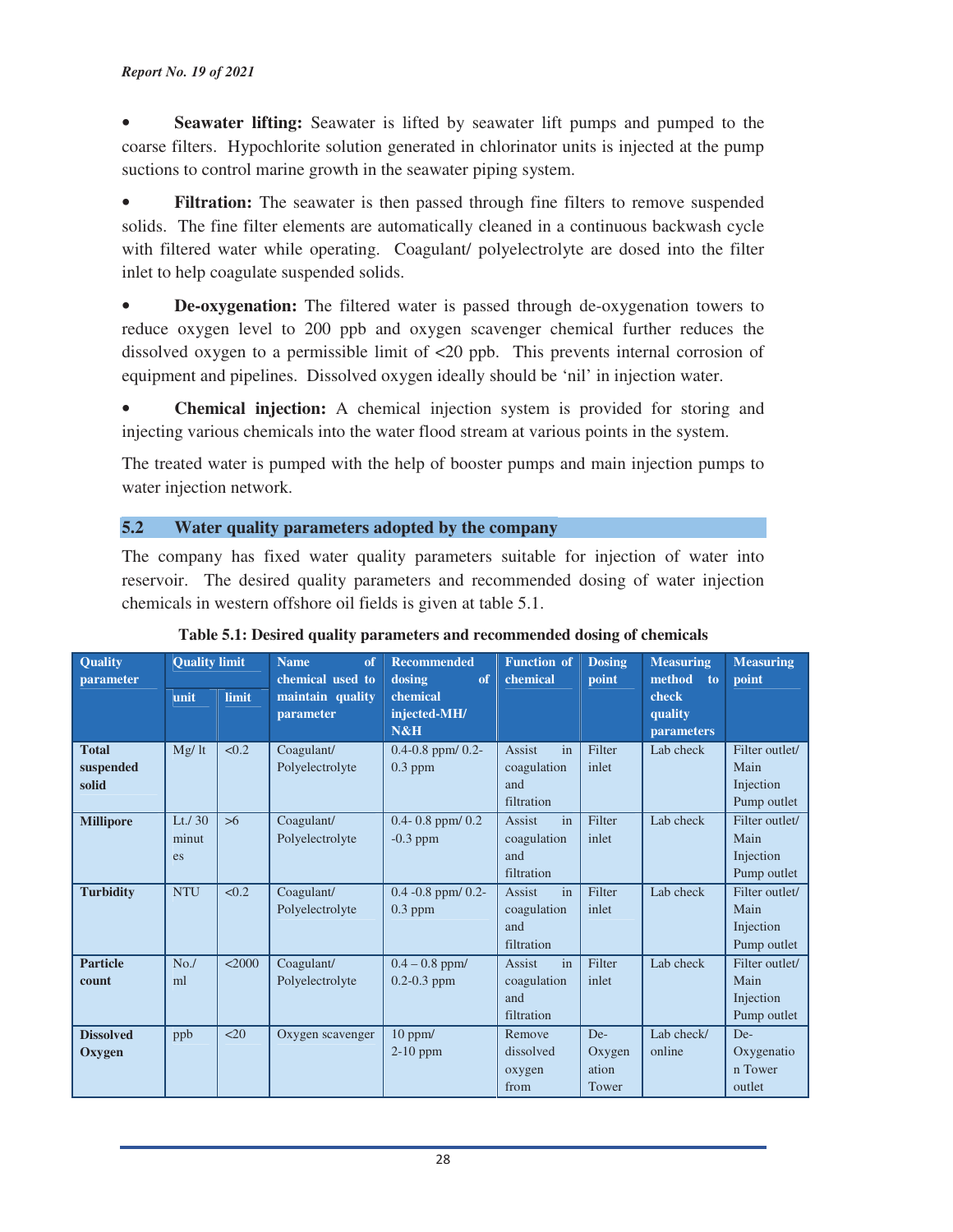| Quality<br>parameter                   | <b>Quality limit</b> |        | <b>Name</b><br>of<br>chemical used to | <b>Recommended</b><br>dosing<br>of | <b>Function of</b><br>chemical                             | <b>Dosing</b><br>point                                         | <b>Measuring</b><br>method to         | <b>Measuring</b><br>point              |
|----------------------------------------|----------------------|--------|---------------------------------------|------------------------------------|------------------------------------------------------------|----------------------------------------------------------------|---------------------------------------|----------------------------------------|
|                                        | unit                 | limit  | maintain quality<br>parameter         | chemical<br>injected-MH/<br>N&H    |                                                            |                                                                | check<br>quality<br><b>parameters</b> |                                        |
|                                        |                      |        |                                       |                                    | injection<br>water                                         |                                                                |                                       |                                        |
| <b>Residual</b><br>sulphite            | $Mg$ ./<br>It.       | >1     | Oxygen scavenger                      |                                    | Indicate<br>residual<br>presence of<br>oxygen<br>scavenger |                                                                | Lab check                             | De-<br>Oxygenatio<br>n Tower<br>outlet |
| <b>Iron counts</b>                     | Mg/It                | < 0.05 | Corrosion<br>inhibitor                | $20$ ppm $/10$ ppm                 | Prevent<br>corrosion                                       | <b>Booster</b><br>pump<br>inlet/<br>Main<br>Injectio<br>n Pump | Lab check                             | Main<br>Injection<br>Pump outlet       |
| <b>Sulphide</b>                        | Mg/ lt.              | Nil    |                                       |                                    | <b>Not</b><br>a<br>treatment<br>parameter                  | Main<br>Injectio<br>n Pump                                     | Lab Check                             | Main<br>Injection<br>Pump              |
| Mumbai High (MH), Neelam & Heera (N&H) |                      |        |                                       |                                    |                                                            |                                                                |                                       |                                        |

#### *Source: Management response received from Mumbai High, Neelam & Heera regarding desired water quality parameter adopted.*

## **5.2.1 Downgrading water quality parameters**

Over the period, the company diluted some of the water quality parameters as detailed at table 5.2.

| <b>Quality parameter</b>                                                         | Regional chemical lab IRS Manual on<br>report on test methods<br>of<br>quality<br>water<br>monitoring parameters<br>(Feb 1984) | <b>'Offshore</b><br><b>Injection Water</b><br><b>Ouality'</b> issued<br>(Mar 1994) | <b>Ouality</b><br>control<br><b>procedures</b><br>testing<br>for<br>chemist<br>at<br>offshore<br>process<br>platforms (Dec 1997) | <b>Currently</b><br>followed<br>specifications<br>$(2014 - 19)$ |  |  |  |
|----------------------------------------------------------------------------------|--------------------------------------------------------------------------------------------------------------------------------|------------------------------------------------------------------------------------|----------------------------------------------------------------------------------------------------------------------------------|-----------------------------------------------------------------|--|--|--|
| <b>Suspended solids</b>                                                          | $0.1 \text{ mg}/$ litre                                                                                                        |                                                                                    | $< 0.1$ mg/ litre                                                                                                                | $< 0.2$ mg/ litre                                               |  |  |  |
| Particle count                                                                   |                                                                                                                                | $<$ 70 No./ litre                                                                  | $<$ 300 No./ litre                                                                                                               | $<$ 2000 No./ litre                                             |  |  |  |
| <b>Millipore</b>                                                                 |                                                                                                                                |                                                                                    | $> 10$ litre/ 30 min                                                                                                             | $>6$ litre/ 30 min                                              |  |  |  |
| <b>Dissolved Oxygen</b>                                                          | 15 parts per billion (ppb)                                                                                                     |                                                                                    |                                                                                                                                  | $< 20$ ppb                                                      |  |  |  |
| <b>Residual Sulphite</b>                                                         |                                                                                                                                |                                                                                    | $> 0.1$ mg/ litre                                                                                                                | $>1$ mg/ litre                                                  |  |  |  |
| Source: Data/ Reports furnished by the company in response to Audit requisitions |                                                                                                                                |                                                                                    |                                                                                                                                  |                                                                 |  |  |  |

### **Table 5.2: Dilution of water quality parameters**

Management/ Ministry stated (January 2020/ February 2021) that based on the field experience, reservoir conditions and other technical inputs, the injection water parameters were re-designed from time to time. The quality dilution needs to be seen in the context of the ageing of the water injection equipment as mentioned in Chapter 4.

# **5.3 Quality of injection water**

The average quality of water measured at water injection platforms in Mumbai High and Neelam and Heera fields is given at **Annexure-IX**. It can be observed from the annexure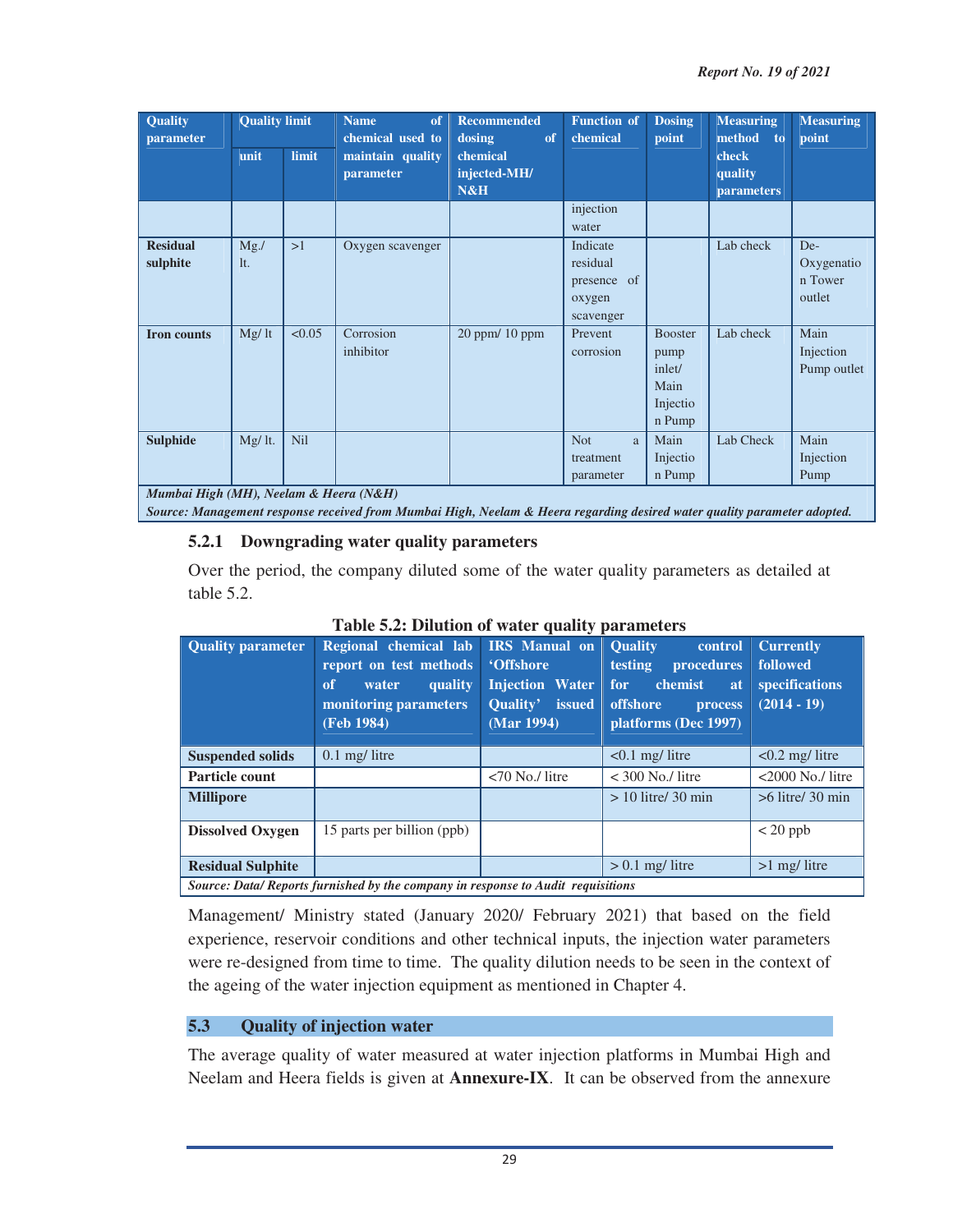that quality of water in almost all water injection platforms was inferior to the quality parameters currently followed by the company. The company failed to meet desired quality parameters, despite dilution of some of the quality parameters over a period of time. Further, some of the quality parameters (like dissolved oxygen, particle count, turbidity) showed a deteriorating trend.

Management/ Ministry stated (February/ June 2021) that the company had taken/ is taking requisite modifications/ revamping of water injection facilities to cater to the desired quality. The reply needs to be seen in the context of failure to maintain the quality of water over a long period of time which resulted in corrosion in pipelines/ equipment and affected injectivity of the wells. The delayed action is reactive and has consequential impact on costs involved and its efficacy.

## **5.4 Incorrect reporting of water quality parameters**

Audit observed the following discrepancies and inconsistencies in reporting of the water quality:

i) While working out the monthly average of quality parameters, instances where it was beyond acceptable limits were excluded.

ii) Average water quality parameter of dissolved oxygen was reported as 'nil' even when dissolved oxygen was recorded at more than 200 ppb. Similarly, annual average was inconsistent with monthly figures.

iii) Dissolved oxygen in injection water was recorded within prescribed limits even though there was no consumption of oxygen scavenger.

iv) Consumption of oxygen scavenger was recorded even in days where the quantity was 'nil' in the chemical injection tank.

Thus, the quality of water recorded and reported by the company is not reliable. Management/ Ministry stated that some error in manual data entry has taken place and teams at offshore have been advised to take due diligence while recording the data and feeding in SAP system.

## *Recommendation No. 8*

*Due diligence while recording the data and feeding in SAP system should be ensured so that the desired quality parameters required for injection into the reservoir can be monitored and ensured.*

## **5.5 Causes for poor water quality parameters**

Poor quality of injection water was due to ageing of water injection facilities/ lack of proper maintenance which had already been discussed in Chapter 4. Non-availability of required water injection chemicals at water injection platforms, non-availability/ inefficient operation of chemical injection pumps also directly contribute to failure in maintaining the quality of injection water as mentioned at table 5.3.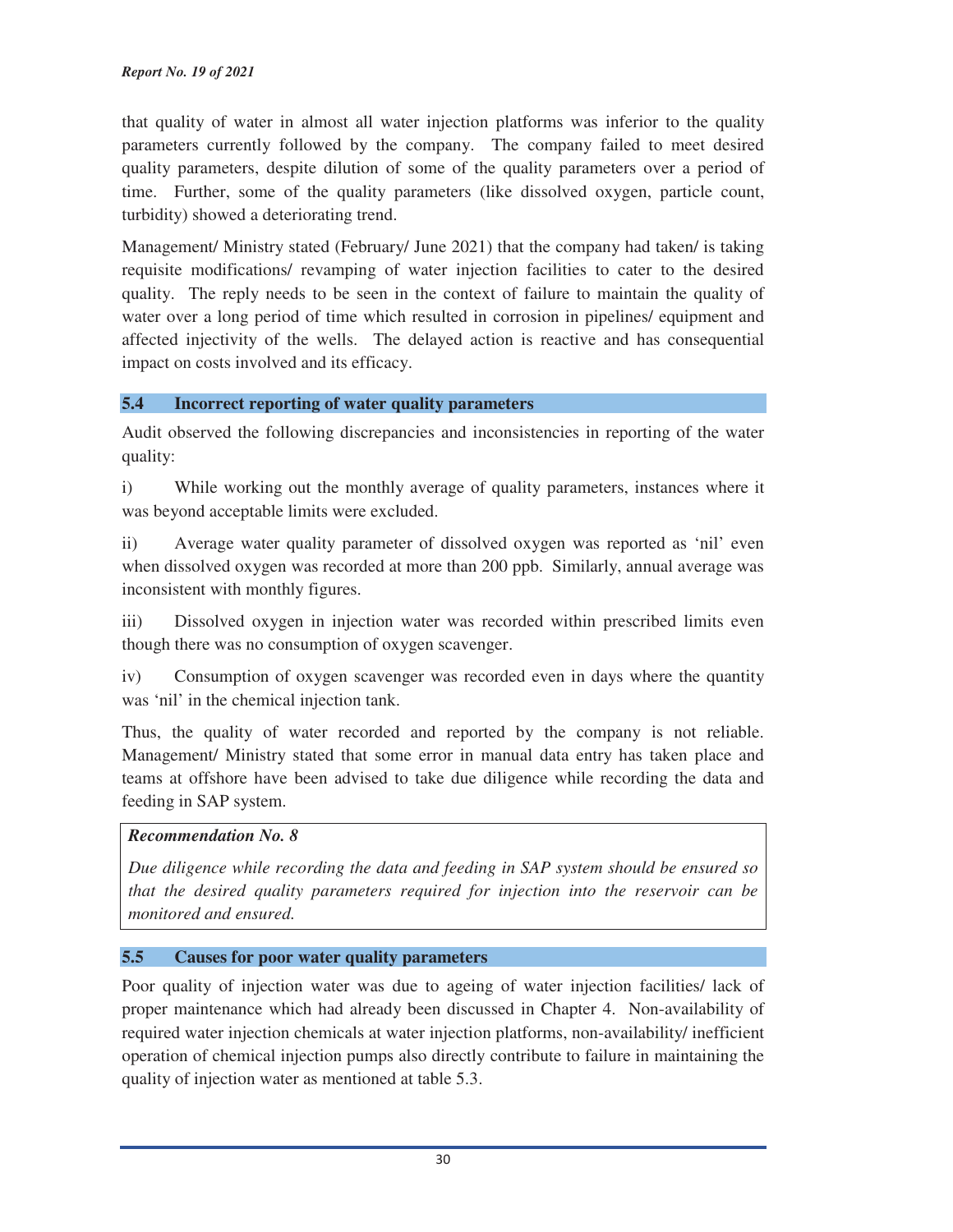| <b>Platform</b> | <b>Both Coagulant and</b><br><b>PAC</b>     |                                    | <b>Oxygen scavenger</b>                              |                               | <b>Water corrosion</b><br>inhibitor  |                             | <b>Bactericides</b>                        |                                    |
|-----------------|---------------------------------------------|------------------------------------|------------------------------------------------------|-------------------------------|--------------------------------------|-----------------------------|--------------------------------------------|------------------------------------|
|                 | <b>Days</b><br>of nil<br>consumption<br>(a) | (a)/5<br><b>vears</b><br>$(in \%)$ | <b>Days</b><br>of nil<br>consumption<br>( <b>b</b> ) | (b) / 5<br>years<br>$(in \%)$ | Days of nil<br>consumpti<br>on $(c)$ | (c)/5<br>years<br>$(in \%)$ | Months*<br>of nil<br>consumpti<br>on $(d)$ | (d) $*30/$<br>5 years<br>$(in \%)$ |
| <b>WIN</b>      | 102                                         | 05.59                              | 152                                                  | 08.33                         | 457                                  | 25.04                       | 02                                         | 3.33                               |
| <b>MNW</b>      | 152                                         | 08.33                              | 254                                                  | 13.92                         | 663                                  | 36.33                       | $00\,$                                     | $00\,$                             |
| <b>SHW</b>      | 907                                         | 49.70                              | 492                                                  | 26.96                         | 618                                  | 33.86                       | 05                                         | 8.33                               |
| <b>ICW</b>      | 407                                         | 22.30                              | 357                                                  | 19.56                         | 424                                  | 23.23                       | 07                                         | 11.67                              |
| <b>WIS</b>      | 250                                         | 13.70                              | 412                                                  | 22.58                         | 480                                  | 26.30                       | 06                                         | 10.00                              |
| <b>NLW</b>      | 98                                          | 05.36                              | 57                                                   | 03.12                         | 59                                   | 03.80                       |                                            |                                    |
| <b>WIH</b>      | 25                                          | 01.61                              | 11                                                   |                               | 70                                   | 04.51                       |                                            |                                    |

**Table 5.3 Details of 'nil' consumption of water injection chemicals during 2014-19** 

*WIN- Water Injection North, MNW- Mumbai North Water Injection, SHW- South High Water Injection, ICW- Infill Complex Water Injection, WIS - Water Injection South, NLW – Neelam Water Injection and WIH – Water Injection Heera Source: Platform daily production reports (DPR) and Chemistry monthly reports*

\*Company doses three types of bactericides alternatively each one after every 10 days.

As can be seen from the table, in large number of cases there was 'nil' consumption of chemical against recommended dosing norm (as denoted at table 5.1) due to nonavailability of chemical at water injection platform and/ or deficiency of chemical injection pump.

In Mumbai High, in all the platforms there was low dosing of chemicals against the recommended dosing adopted by the company (details at **Annexure-X)**. Water Corrosion Inhibitor was less than the recommended norms during 2014 - 2019 in Mumbai High. In case of Oxygen scavenger, except for Water Injection South and Infill Complex Water injection platforms during 2018-19, the dosing was less than the recommended norms during 2014-15 to 2018-19.

Wherever there was 'nil' consumption of oxygen scavenger, higher dissolved oxygen was recorded in injection water. In Neelam Water Injection platform for 54 days out of 1,826 days, there was 'nil' dosage of oxygen scavenger and it correlated with high dissolved oxygen levels at main injection pump (25 to 800 ppb) in those days and in Heera, in 43 months out of 60 months the consumption was less than 10 ppm. The residual sulphite was found to be 'nil' in 323 days (out of 1,826 days) in Neelam and 241 days (out of 1,551 days) in Heera, which indicated that desired level of dissolved oxygen was not maintained. In Heera, for 70 days, there was no dosing of water corrosion inhibitor at platform, of which 59 days it was due to no stock of the chemical at platform. Similarly, in Neelam, for 57 days there was no dosage of water corrosion inhibitor. During 52 months out of 60 months of 2014-15 to 2018-19, the dosage of water corrosion inhibitor at Neelam was lesser than the levels adopted by the company and in 1,756 days (out of 1,826 days) the iron count was more than 0.05 ppm at Neelam main injection pump end.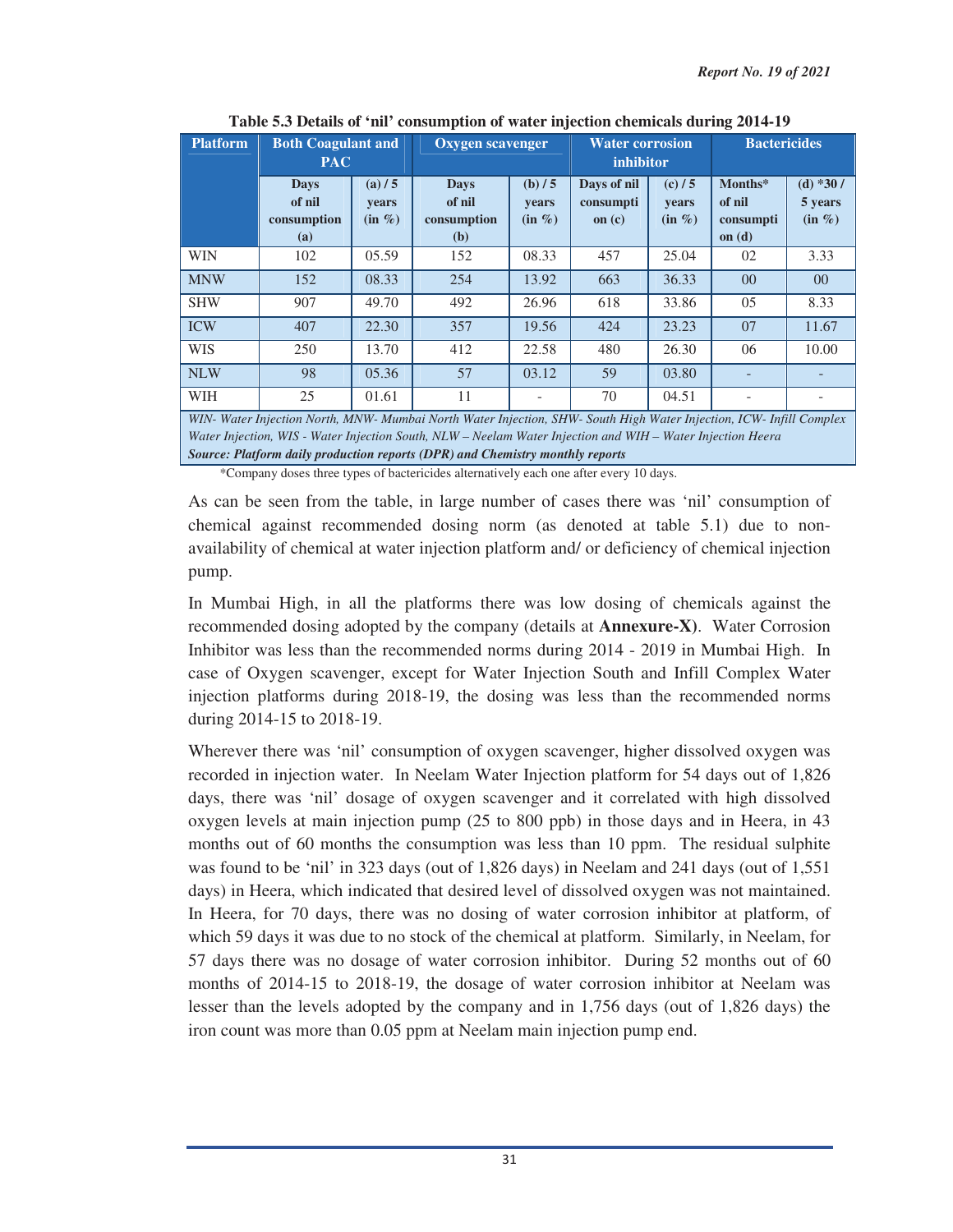In case of water corrosion inhibitor, the company considered lesser dosage at 8 ppm for procurement against the dosage requirement of 20 ppm. The procurement was revised to 20 ppm from 2016-17 but the average consumption remained lower than the recommended norms.

Manuals<sup>22</sup>, in-house research institutes<sup>23</sup> and committees<sup>24</sup> set up to study failure of pipelines and corrosion issues cited lack of injection of chemicals at required dosage as one of the main reasons for corrosion of equipment/ pipelines, injectivity impairment due to clogging of injection network. Despite time-to-time reiteration by various committees/ institutes, recommended levels of dosing of chemicals was not ensured. From the SAP data it was observed that pipeline leakages was the most significant reason for non-flowing of water injection wells.

Without proper dosing, the quality parameters could not be maintained. Corrosion inhibitors were required to prevent corrosion. Oxygen scavengers were required to absorb remaining oxygen molecules in downstream of De-Oxygenation towers as removal of dissolved oxygen is essential for internal corrosion of pipeline/ equipment. Poly Aluminium Chloride/ Polyelectrolyte/ Coagulants assist the filters to coalesce small, suspended particles. Insufficient dosing of the filtration chemicals and consequently presence of suspended solids may lead to formation plugging. Bactericides ensure that injection water is free from micro-organisms and thereby prevent microbial induced corrosion.

Management/ Ministry stated (February/ July 2021) that the concern of Audit regarding injection water quality is well taken and that various surface facilities are not working at their full efficiency at almost all platforms due to ageing. Management further stated that the company has taken up many initiatives from time to time to improve the water injection quality and quantity and it is a regular ongoing process considering the matured field environment and the ageing of installed equipment/ systems/ sub-systems. Management added that there are some extraneous factors also related to offshore operations like inclement weather conditions, limited storage space at platform, logistical problems and dosing pump issues.

Management reply is not convincing as the constraints brought out are controllable and poor quality of water is a long standing issue. In-house committee of the company also observed that excessive dissolved oxygen in injection water was the predominant reason for pre-mature failures of pipelines; besides frequent leakages, clogging of wellbores ultimately affected the water injection operations. Reply regarding logistics/ storage

<sup>&</sup>lt;u> 1989 - Johann Barn, mars eta bainar eta industrial eta bainar eta baina eta baina eta baina eta baina eta ba</u> *<sup>22</sup> Regional Chemical Laboratory (RGL – February 1984), Manual on Offshore Injection water quality (March 1994), Corporate Oil Field Chemical specifications (2007) Premature failure of chemicals* 

*<sup>(</sup>August 2014). 23 IRS study report March 2011, 2012, IOGPT – Corrosion Study report (April 1994), IEOT (August 2012, October 2012). 24 Committee study report on premature failure of pipelines (August 2014), In-house committee report* 

*on water injection improvement (July 2012.*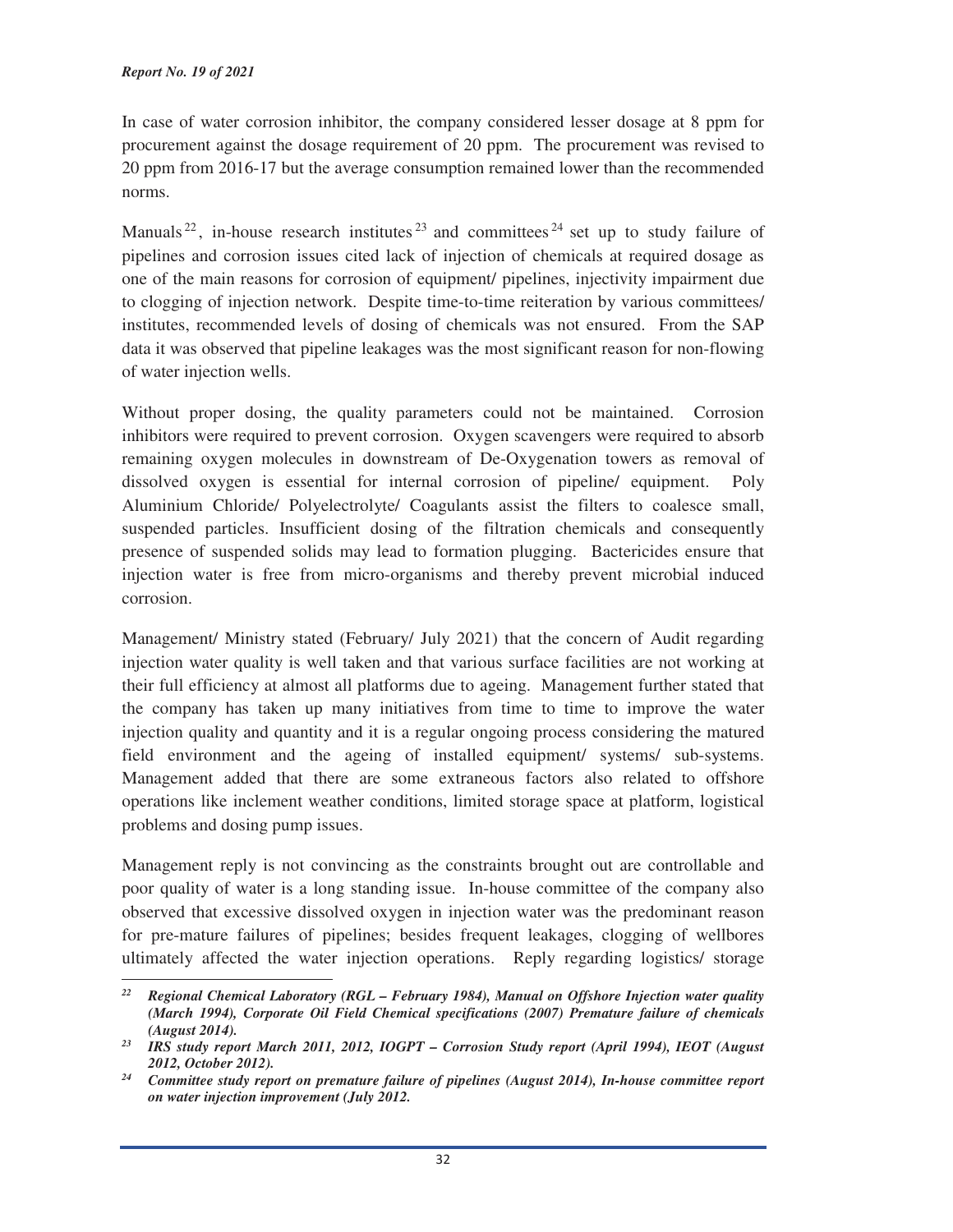constraints is also not convincing considering such large number of nil/ less consumption of chemicals. The average storage capacity of various types of water injection chemicals is more than two weeks' consumption. In addition, the company may consider storing chemicals at unmanned platforms and transporting to water injection platform when needed through dedicated boats assigned.

Management/ Ministry further stated (February/ June 2021) that Audit suggestion regarding storage of chemicals at unmanned platform is noted for further due diligence in order to avoid stock out situations.

# *Recommendation No. 9*

*Dosing of adequate chemicals as per norms should be maintained so that quality parameters of water are monitored for timely corrective action.* 

# **5.5.1 Incorrect reporting of chemical dosing**

Audit observed that the method used for calculating average dosing of chemical during a particular month was incorrect as non-consumption days were exempted while calculating the average dosing. Since chemicals (except biocides) are to be dosed continuously to maintain quality of injection water, the methodology adopted resulted in incorrect reporting. Audit analysed the average dosing of chemicals for one year and observed that there was incorrect reporting in 43.33 *per cent* cases.

Management/ Ministry assured (February/ June 2021) corrective action.

# **5.5.2 Non-functioning of quality measurement instruments**

Average life of the quality measurement instruments was seven years. Important quality parameters of particle count and total suspended solids were not captured due to nonfunctioning of quality measurement instruments. Particle count was not captured from April 2014 onwards in Infill Complex Water platform. Particle size analysers for Water Injection South, Infill Complex Water, South High Water Injection and Water Injection North and turbidity meter for Water Injection South platform were purchased long back. The equipment was non-functional/ outdated without original equipment manufacturer support.

Management/ Ministry stated (February/ June 2021) that new particle analysers have been installed at Water Injection South, Water Injection North and Mumbai North water injection platforms and under commissioning in Infill Complex Water injection and South High Water injection platforms. Turbidity meters have been installed at platforms Water Injection South, Infill Complex Water, South High Water Injection and Water Injection North at main injection pump end.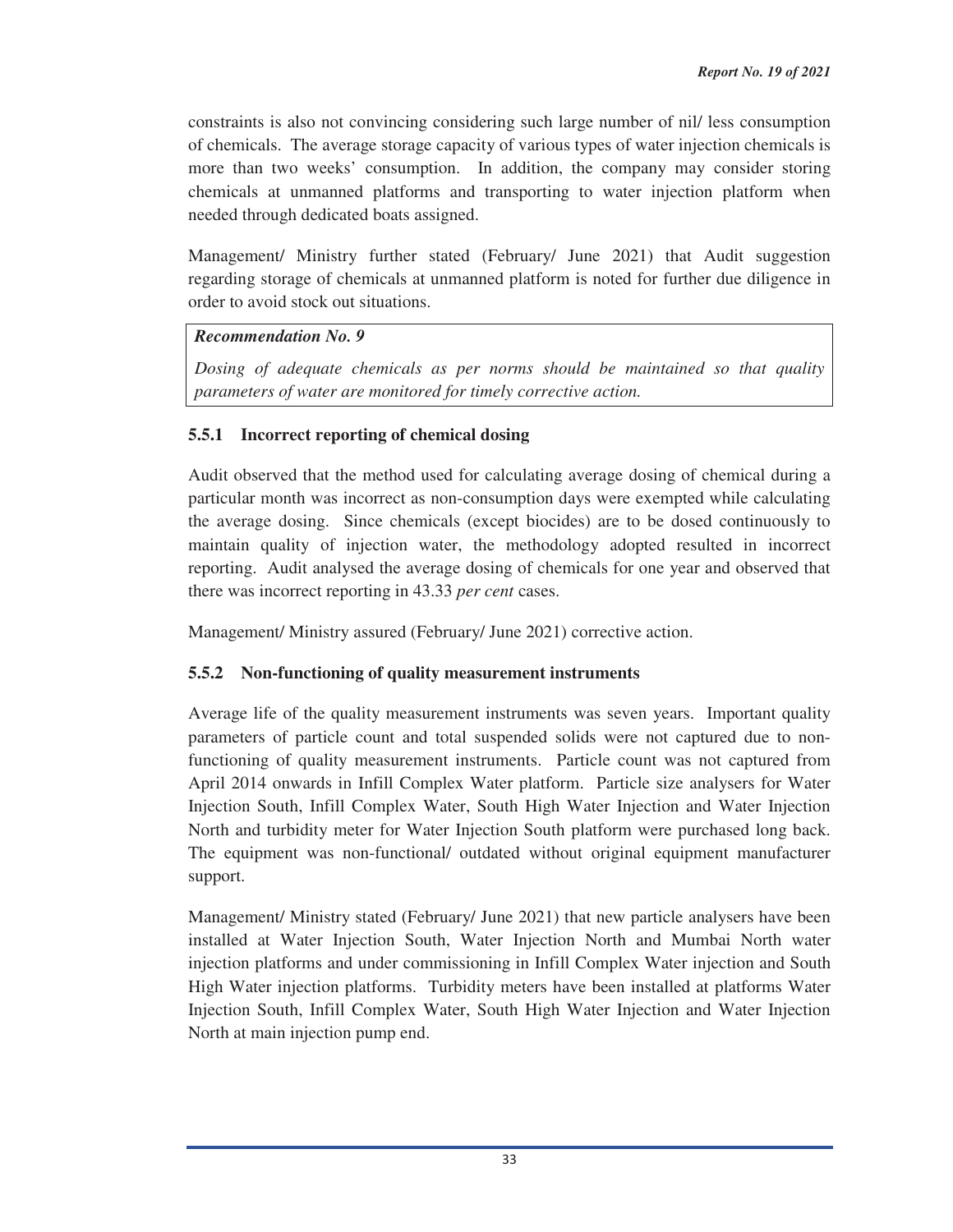Management action needs to be seen in light of continued disuse/ failure to capture crucial quality parameter.

# **5.5.3 Inefficiency/ non-availability of chemical injection pump**

Various water injection chemicals at desired doses at pre-defined frequency are required to be injected (dosed) continuously to maintain the desired quality of injection water. Thus, sufficient dosing capacity of chemical dosing pumps is required to be in operation mode continuously.

Audit observed that in 26 *per cent* of nil dosage days (1,597 out of 6,127 days), there was

no dosing of chemicals even though chemical was available in the Mumbai High platforms and in Heera, in 50 days out of 106 days of nil consumption, stock was available but not dosed. However, status of injection pump was invariably shown as in operative mode. Further, system availability of all the injection pumps was shown as 100 *per cent* even though in large number of cases, actual dosing of chemicals were lower than the recommended doses despite stock available on



platform (38 *per cent* excluding the nil dosage cases mentioned above). This was due to dosing constraints (non-availability of chemicals and dosing pump issues) as admitted by the Management. Audit is of the view that definition of 'system availability' needs review.

In the absence of day wise data, month wise chemical injection pump data furnished to Audit could not be relied upon.

Management stated (August 2019) that being small pumps, running hours of the pumps are not monitored/ captured in SAP and hence equipment availability of these pumps could not be verified. Management/ Ministry added (February/ June 2021) that running hours of chemical dosing pumps are now maintained at platform and feasibility of installing hour meters for each dosing pump and logging them in Distributed Control System (DCS)/ SAP system would be explored.

# *Recommendation No. 10*

*The Company needs to properly maintain the data of system and equipment availability of chemical injection system in future for monitoring and timely corrective action.*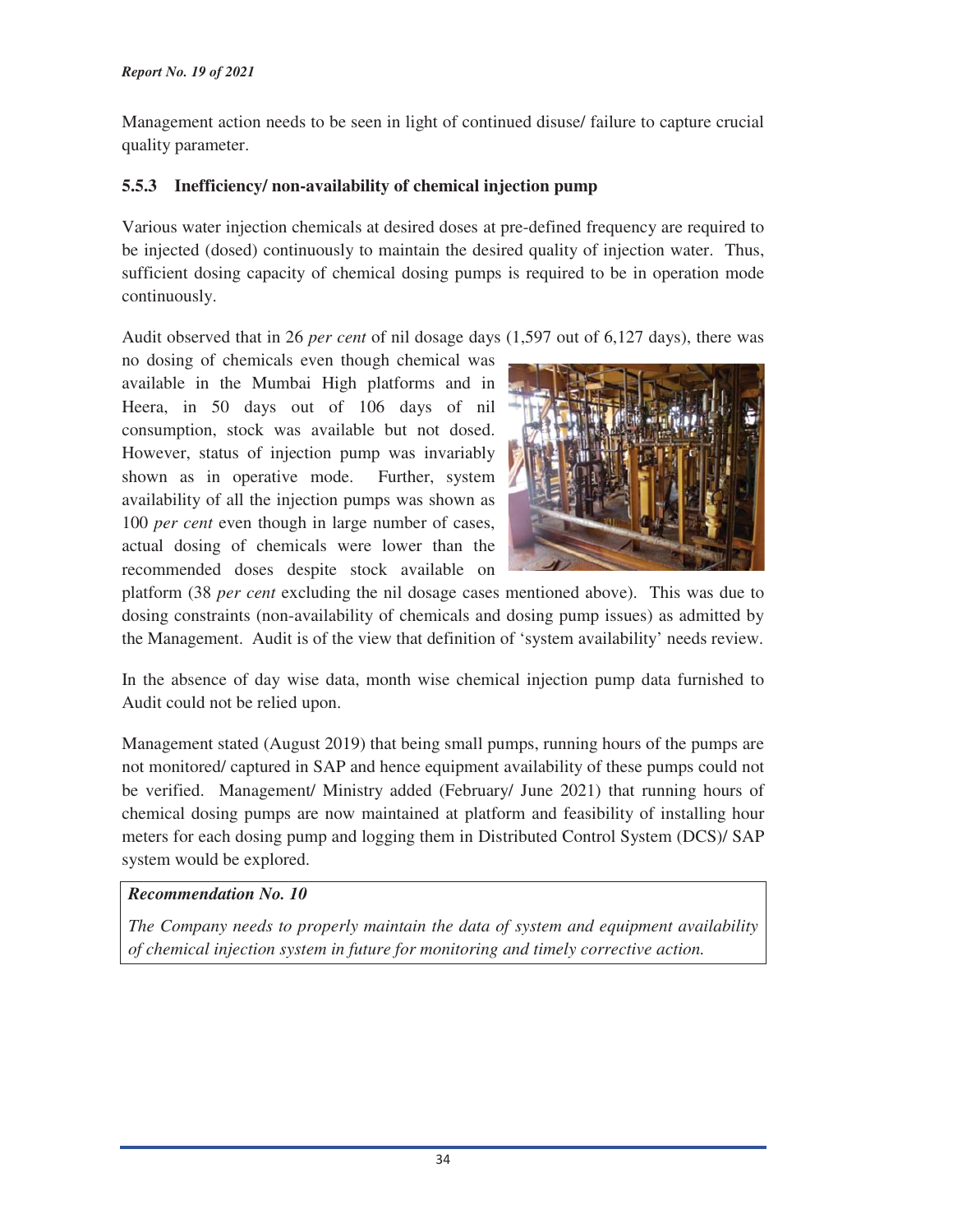#### **5.6 Non-measurement of water quality at wellhead**

Quality of water is measured at water injection platform from where it is despatched and reported as quality of water injected into reservoir. From water injection platform, treated water flows through pipelines to various wellheads from where it is injected into reservoir through various water injection wells/ strings. The quality of water further deteriorates before it reaches the reservoir due to corrosion in water injection lines. Thus, actual quality of water injected into reservoir was inferior to the quality measured and reported at water injection platform. This has led to plugging of wellbore and impairment in injectivity of injection wells/ streams and ultimately impacted planned water injection program.

Various in-house committees, ONGC institutes - Institute of Reservoir Studies and Institute of Oil and Gas Production Technology in their study reports recommended to measure quality parameters at wellhead. The observations and recommendations of these study reports is summarised in **Annexure-XI**. Audit observed that in spite of specific guidelines for measuring all water quality parameters at wellhead issued by the Regional Chemical Laboratory (RGL) in February 1984 and reiterated by the Institute of Reservoir Studies (March 1994 and March 2011), in-house committee (July 2012) and Institute of Oil and Gas Production Technology (August 2014), the same is not regularly measured and reported at wellhead end.

Audit compared the quality of water measured at water injection platforms and wellhead for one year (2017-18) and the details are placed at **Annexure-XII**. It may be seen from the Annexure that there was significant deterioration in the quality of water from water injection platform to wellhead. The average iron content and turbidity in Mumbai High platforms increased up to 30.24 times and 25.42 times respectively from water injection platform to wellhead. Injection water with higher particle counts and turbidity measurements is more prone to plug the formation faster. This showed the ineffectiveness of the chemicals used to combat corrosion due to severity of corrosion in water injection pipeline network.

In case of Neelam and Heera, there was no planned periodicity for recording the samples in unmanned platforms and the coverage was not for all platforms. The Institute of Engineering and Ocean Technology (IEOT) in its report had observed (October 2012) that it may not be prudent to draw any inference from the unmanned platform readings as systematic and adequate data of water quality is not available. The monitoring of water quality injected into reservoir at unmanned platform had not improved yet (March 2019). Chemistry analysis also did not cover all the water injected quality parameters as covered in Mumbai High (for example, general aerobic bacteria/ sulphate reducing bacteria was not covered in case of Heera). Samples from backwash/ back flow from wells were not being taken. In unmanned platforms of Heera, particle count was reported in only five days during 2014-15 to 2018-19 and in all these five days, it was not within the adopted limits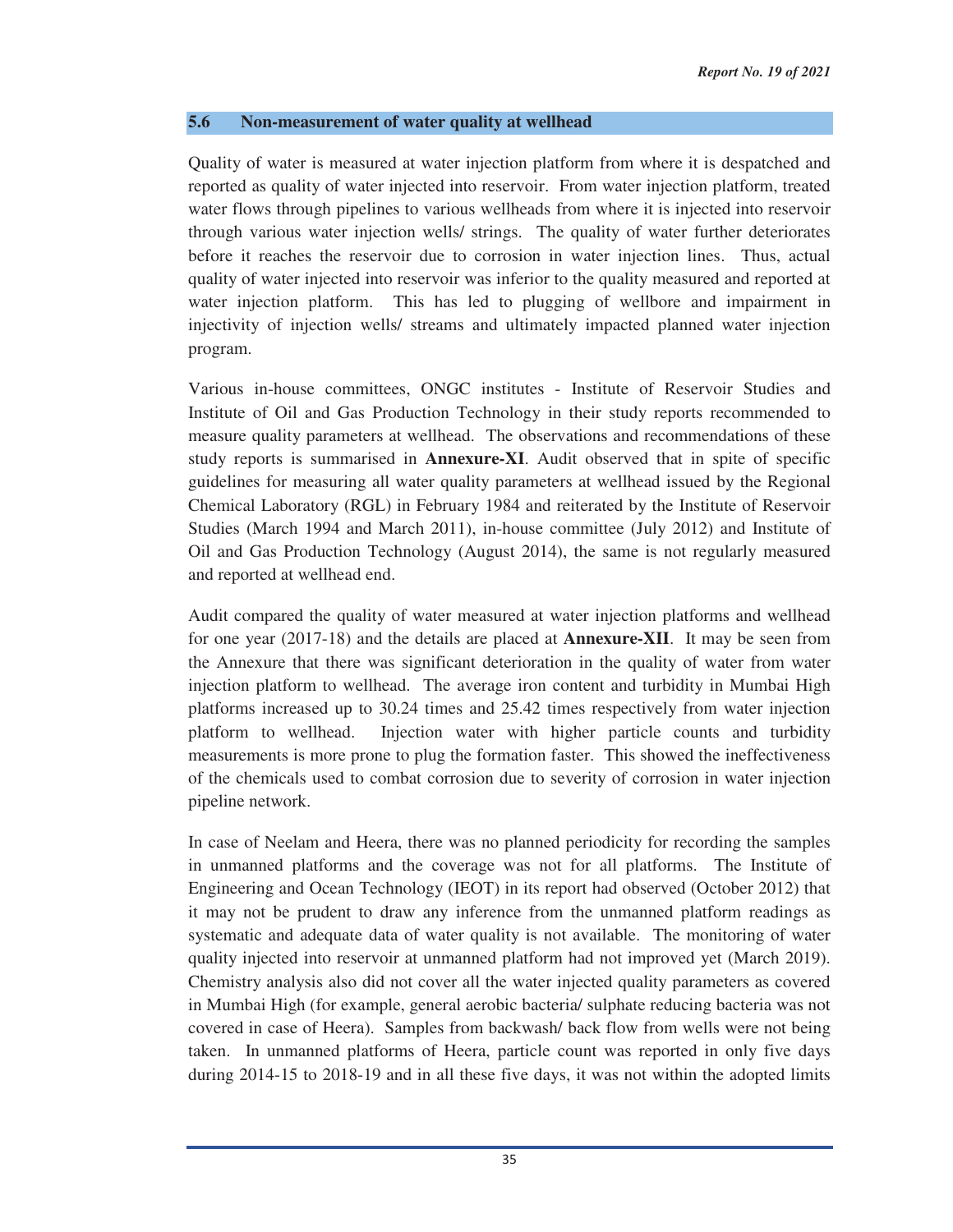of 2,000 units/ ml (ranging from 2,855 to 4,818). In Neelam, where the unmanned platform data was reported (222 cases), turbidity was not maintained within the limits in 218 cases, particle count not within prescribed limit in 177 cases; Millipore and total suspended solids were not determined in 211 out of the 222 cases. In case of Heera, turbidity deteriorated from main injection pump end to the unmanned platform up to 11.54 times.

In its study, Institute of Reservoir Studies stated (March 1994) that "*…if the continuous presence of high concentration of iron in injection water at wellheads indicate that the pipeline network carrying the injection water might have become severely corroded. Once the pipeline becomes severely corroded then the possibility of the effectiveness of a corrosion inhibitor gets considerably reduced"*.

Management stated (January 2020) that quality monitoring at unmanned platforms is carried out, as and when required and all out efforts are made to maintain quality through regular pigging of water injection lines, backwash of wells as well as intermittent monitoring of various quality parameters at unmanned platforms. Management further stated that quality at wellhead platforms is measured manually once in a quarter in Neelam and Heera due to logistic/ manpower constraints even though it is to be checked once in a month and there is no provision in SCADA/ DCS to get the online parameters presently. Management admitted that it is difficult to monitor the injection water parameters at the wellhead end on a regular basis due to logistical constraints and diversion of manpower in attending unplanned/ unexpected process upsets or shutdowns which occur in mature fields.

The response did not explain the deviation from documented guidelines/ recommendations by various institutes/ in-house committees for not measuring the water quality parameters at all the wellheads regularly (weekly/ monthly) and identifying reasons for deterioration of water quality on the way to wellheads. The company needs to measure the water quality parameters at all the wellheads as per the recommended periodicity to monitor the quality of water injected into the reservoir for timely corrective action.

Management/ Ministry stated (February/ June 2021) that sampling coverage of unmanned platforms has been enhanced in last six months and sampling is carried out at individual platforms instead of only at the endpoints as followed earlier. Management assured that monitoring of water quality parameters at well head platforms will be ensured as per SOP/ recommended periodicity. Analysis of general aerobic bacteria/ sulphate reducing bacteria has been started at well head platforms (Heera).

# *Recommendation No. 11*

*Requisite quality of water injected into reservoir should be monitored throughout the water injection process and ensured till the well-head end for all parameters.*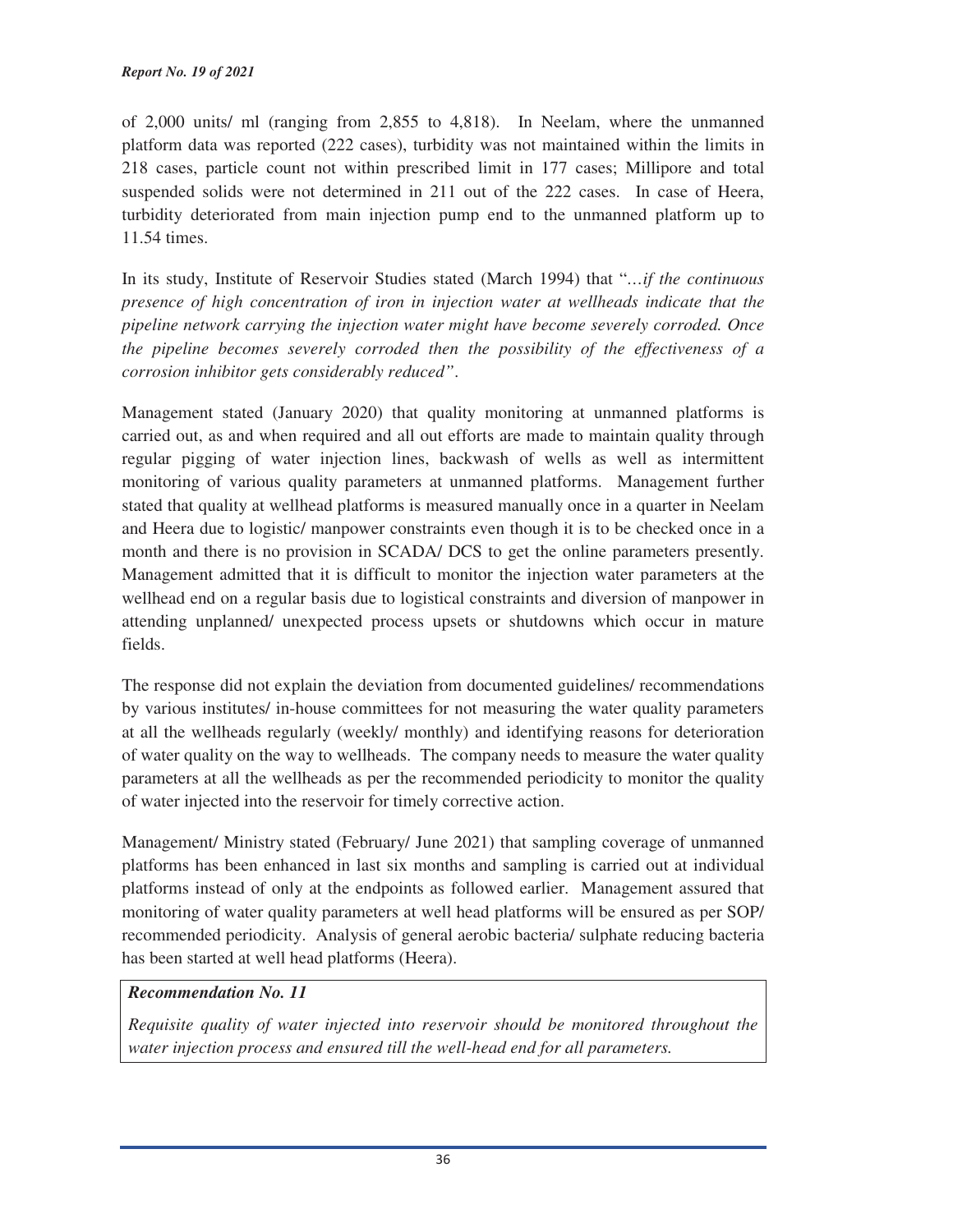#### **5.7 Summing up**

Audit noticed gaps in maintaining the quality of water injected vis-a-vis the quality parameters adopted by the company and downgrading of its own accepted quality parameters. Audit also noticed incorrect reporting of water quality parameters and continuing gaps of control in ensuring compliance to corrective actions recommended by internal agencies. Non-availability of equipment coupled with non-adherence to quality parameters by not dosing the chemicals at required level casts serious concern on efforts to enhance production and reservoir health. Thus, desired quality of water was not injected into the reservoirs.